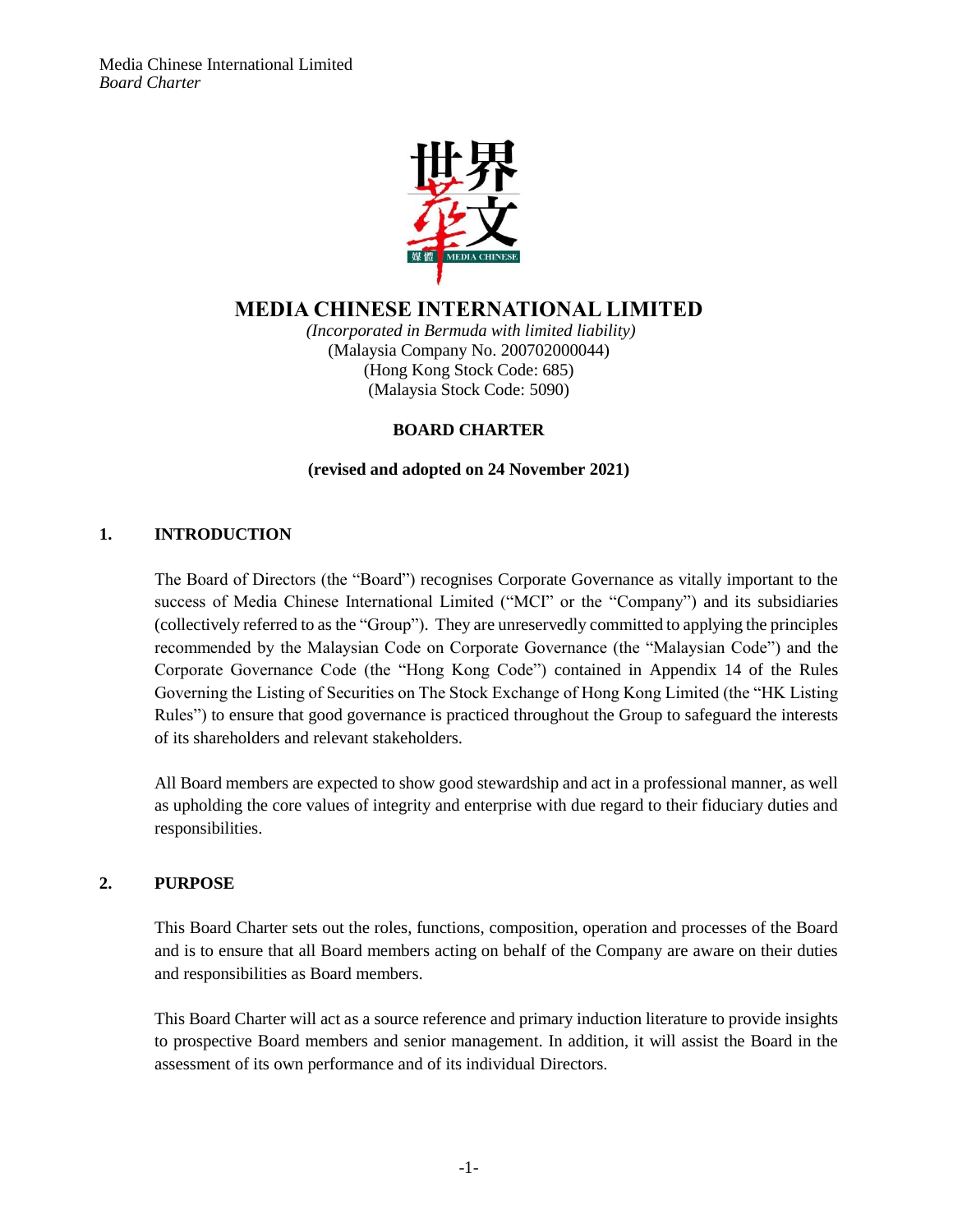# **3. BOARD STRUCTURE AND COMPOSITION**

#### **3.1 Board Membership**

#### 3.1.1 *Composition*

The Board consists of qualified individuals with the diverse set of qualification, skills, experience and knowledge necessary to govern the Company. The composition of the Board shall be guided by the Board Diversity Policy, to ensure the Board is of appropriate mix so as to optimise the performance of the Board and align the Board's capabilities with the strategic direction of the Group.

The Bye-Laws of the Company provides for a minimum of two (2) directors and the Company may from time to time in general meeting by ordinary resolution, increase or reduce the maximum and minimum number of directors, but so that the number of directors shall not be less than two.

Pursuant to the Listing Requirements of Bursa Malaysia Securities Berhad (the "Bursa Securities Listing Requirements") and the HK Listing Rules, at any time, at least three (3) or one-third (1/3), whichever is higher, of the Board members are Independent Non-executive Directors ("INEDs")*.* The INEDs provide independent judgment, experience and objectivity to the Board without subordinated to operational considerations. They help to ensure that the interests of all shareholders are indeed taken into account by the Board and that the relevant issues are subjected to objective and impartial consideration by the Board.

The tenure of an INED shall not exceed a cumulative term limit of 9 years. The INED may continue to serve on the Board beyond the 9-year tenure provided that the INED is redesignated as a Non-executive Director. If the Board intends to retain an INED beyond 9 years, it must justify and seek annual shareholders' approval through a two-tier voting process at the annual general meeting. The composition and size of the Board are reviewed from time to time to ensure its appropriateness and compliance with the Bursa Securities Listing Requirements and the HK Listing Rules.

# 3.1.2 *Appointment and Re-election*

The appointment of a new Director is a matter for consideration and decision by the full Board, upon the recommendation from the Nomination Committee ("NC"). In making these recommendations, the NC will consider the required mix of skills, experience, knowledge and diversity, including gender, where appropriate, which the Director will bring to the Board.

The Bye-Laws of the Company provides that every newly appointed Director be subjected to re-election at the immediate Annual General Meeting ("AGM"). Further, one-third (1/3) of the Board shall retire from office by rotation and be eligible for re-election at every AGM.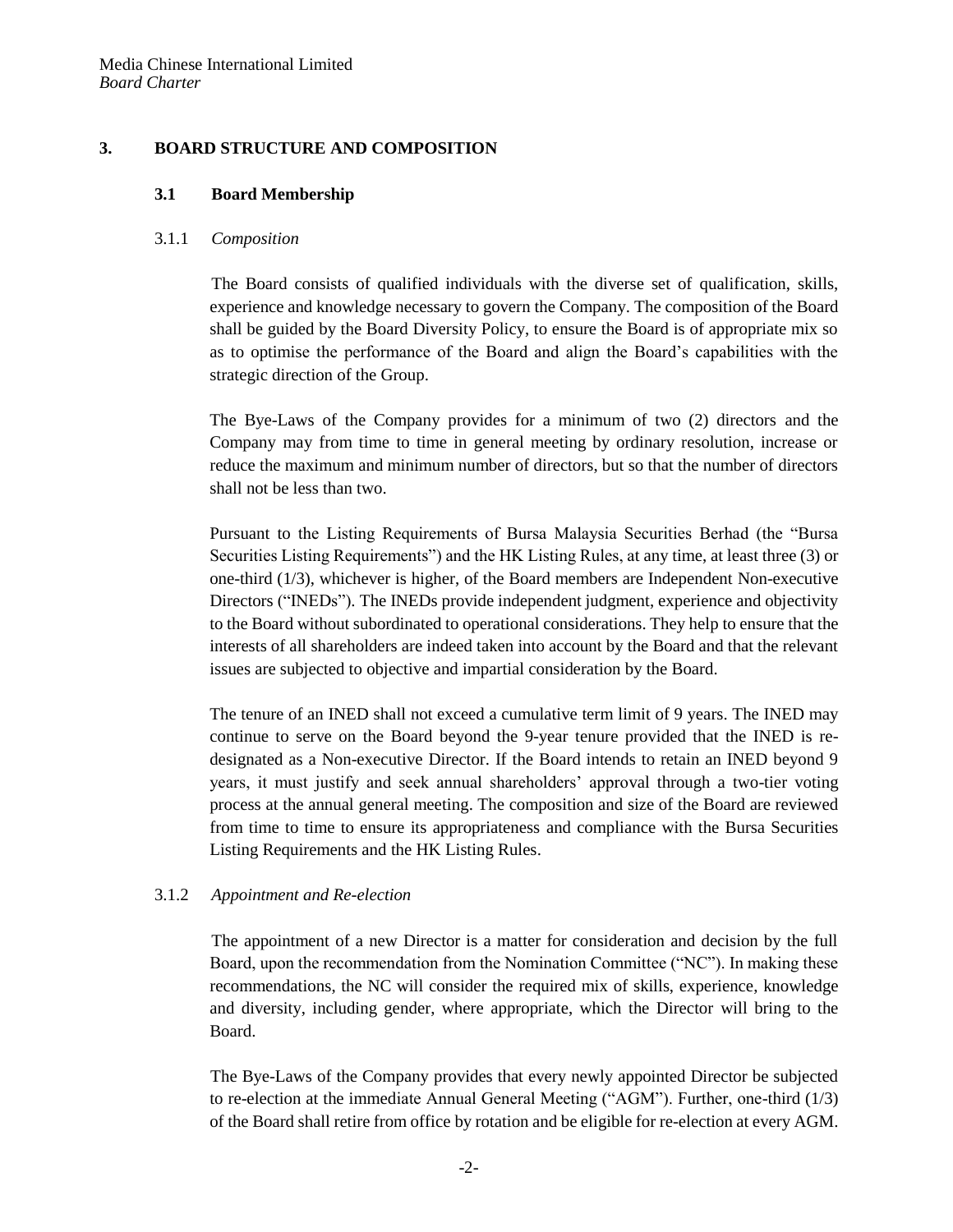In addition, the Chairman of the Board shall be subject to retirement and be eligible for reelection once every three years.

#### 3.1.3 *Independence of Board*

The Board and NC assess the independence of INEDs annually by taking into consideration of their disclosed interests and having regard to the criteria for assessing the independence of INEDs under the annual board assessment.

#### 3.1.4 *Time Commitment for Accepting New Directorship*

All Board members shall notify the Chairman of the Board before accepting any new directorship in other companies. The notification shall include an indication of time that will be spent on the new appointment.

On the appointment of a new Director, the new Director is required to devote sufficient time and attention to the affairs of the Company.

#### **3.2 Board Roles and Responsibilities**

#### 3.2.1 *Role of Individual Directors*

- (i) Directors are expected to comply with their legal and statutory duties and obligations when discharging their responsibilities as Directors. Broadly these include:
	- (a) acting in good faith and in the best interest of the Company as a whole;
	- (b) exercising powers for a proper purpose for benefit of members as a whole;
	- (c) avoiding delegating the powers except with proper authorization;
	- (d) demonstrating good stewardship and acting in a professional manner with sound mind;
	- (e) acting with reasonable care, skill and diligence subject to the business judgement rule;
	- (f) avoiding conflicts of interest with the Group in a personal or professional capacity;
	- (g) refraining from making improper use of information gained through the position of director and from taking improper advantage of the position of director;
	- (h) disclosure of and abstaining from voting on matters of material personal interest; and
	- (i) compliance with the Malaysian Companies Act, the Companies Ordinance (Chapter 622 of the Laws of Hong Kong), Securities and Futures Ordinance (Chapter 571 of the Laws of Hong Kong), Bursa Securities Listing Requirements, HK Listing Rules and any other applicable laws and rules governed by the relevant authorities.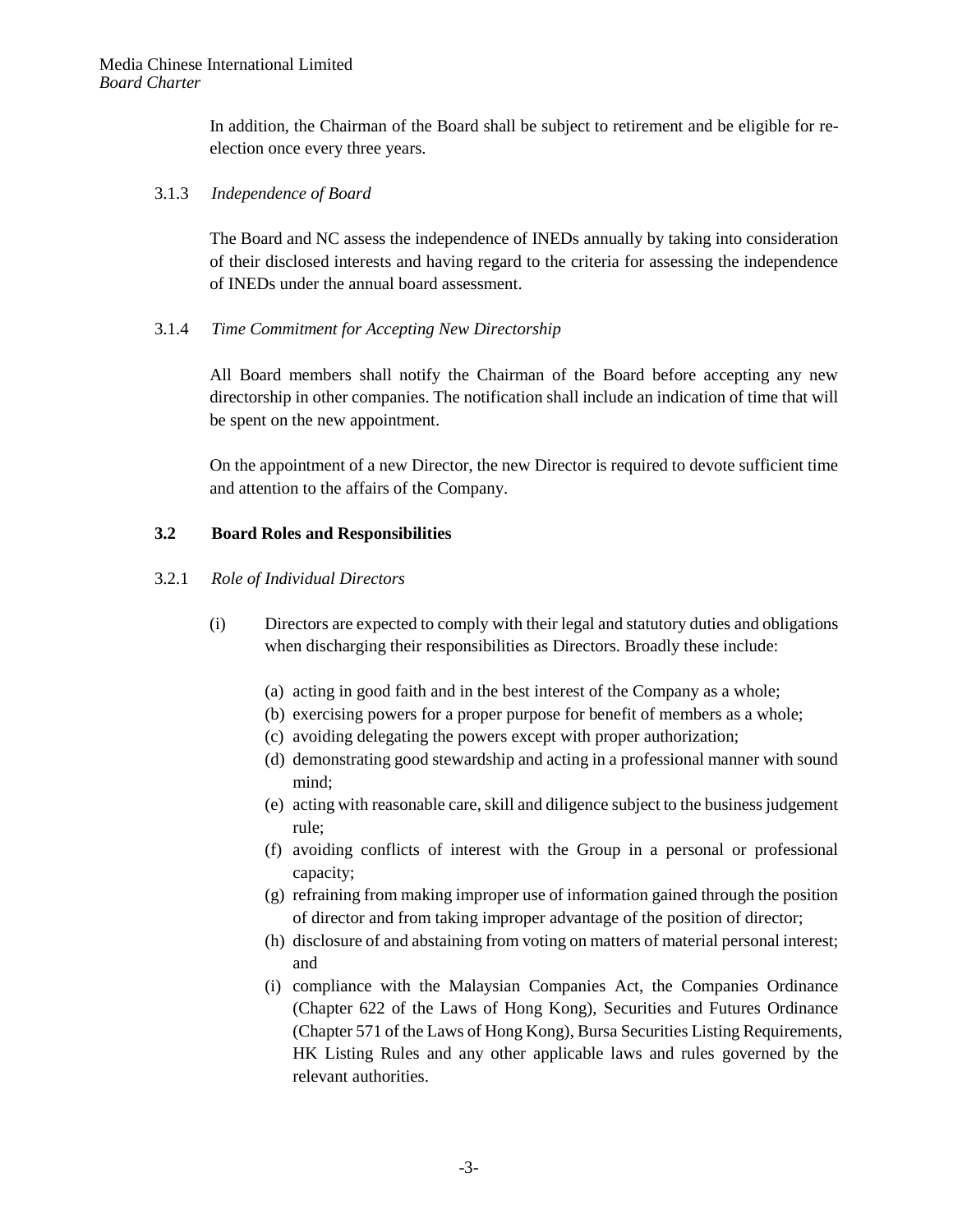- (ii) Directors will keep all Board information, discussions, deliberations and decisions that are not publicly known confidential and not use information gained through the Board for their interest, or their employer's interest.
- (iii) Duties and Responsibilities

The Board assumes, amongst others, the following duties and responsibilities:

- (a) together with senior management of the Company (the "Senior Management"), promoting good corporate governance culture within the Group which reinforces ethical, prudent and professional behavior;
- (b) reviewing, challenging and deciding on management's proposals for the Group, and monitoring its implementation by management;
- (c) reviewing and approving corporate plan for the Group which includes the corporate strategy and strategic plan for the Group;
- (d) ensuring that the strategic plan of the Group supports long-term value creation and includes strategies on environmental, social and governance, economic as well as health and safety considerations underpinning sustainability;
- (e) supervising and assessing management's performance to determine whether the business is being properly managed;
- (f) identifying principal risks and setting the Group's risk appetite within which the Board expects management to operate and ensure that there is an appropriate risk management framework to identify, analyse, evaluate, manage and monitor significant financial and non-financial risks and the implementation of appropriate systems to manage these risks;
- (g) ensuring that there is a sound framework for internal controls and risk management;
- (h) understanding principal risks of the Group's business and recognise that business decisions involve the taking of appropriate risks;
- (i) ensuring that Senior Management has the necessary skills and experience, and there are measures in place to provide for the orderly succession planning of the Board and Senior Management;
- (j) reviewing the adequacy and integrity of the Group's internal control systems and management information systems, including systems for compliance with applicable laws, regulations, rules, directives and guidelines;
- (k) overseeing the Group's adherence to high standards of conduct/ethics and corporate behavior; and
- (l) overseeing the development and implementation of investor relation program or shareholders' communication policy.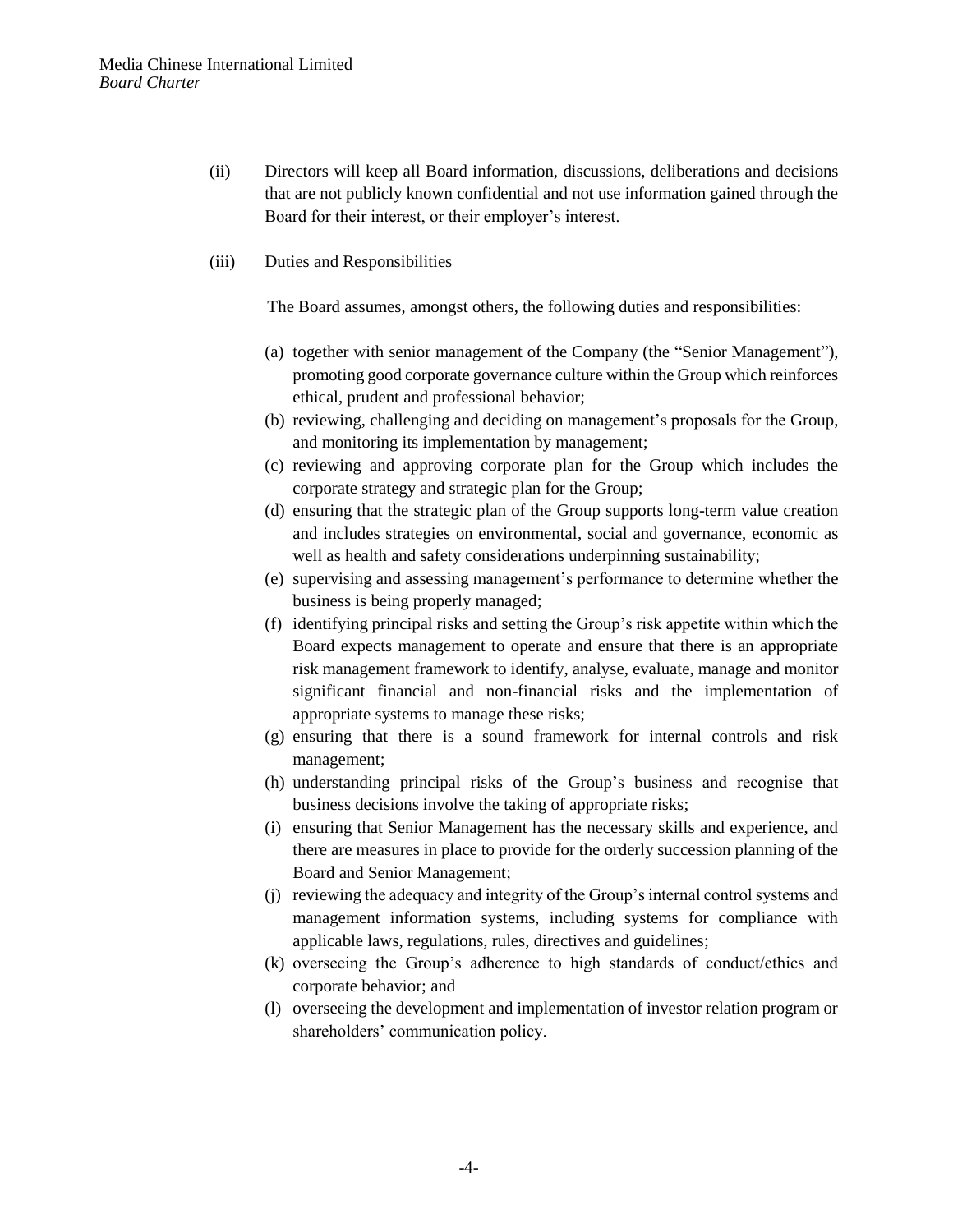(iv) Matters reserved for the Board

The following are matters which are specifically reserved for the Board:

- (a) approval of strategic investments, material acquisitions and disposition of assets or corporate exercises;
- (b) approval of strategic plan, annual budgets including major capital commitments, and treasury or risk management policies;
- (c) approval of new ventures and material investments in the Group, including proposals for the allocation of capital and other resources and divestments;
- (d) approval of major borrowing or giving of security over assets;
- (e) approval of changes to the key policies and procedures and limit of authority delegated to management;
- (f) approval of major changes in the activities of the Group;
- (g) approval of interim dividends for payment and the recommendation of final dividend or other distribution for shareholders' approval;
- (h) review and approval of financial results (including financial reports and press release) and their release to the regulatory authorities;
- (i) review and approval of Directors' Report, Statement by Directors, Sustainability Report, Management Discussion and Analysis, Corporate Governance Overview Statement, Corporate Governance Report, Audit Committee Report, and Statement on Risk Management and Internal Control for the Annual Report;
- (j) make recommendation of fees and benefits for Non-executive Directors to be approved by shareholders;
- (k) approval of remuneration packages, including service contracts for Executive Directors; and
- (l) review actual or potential conflicts of interest issues relating to a substantial shareholder or a Director of the Group.
- (v) Every Director shall devote sufficient time to prepare and attend the Board and Board Committee meetings, and attend Directors' continuous training programmes and briefings.
- (vi) Every Director should ensure that the minutes of the meetings accurately reflect the deliberations and decisions of the Board, including whether any Director abstained from voting or voted against a particular matter/resolution. The reasons thereof must be recorded in the minutes.

# 3.2.2 *Role of Board Chairman and Group Chief Executive Officer ("GCEO")*

There is a clear division of responsibilities between the Chairman and the GCEO of the Company to ensure a balance of power and authority. The Chairman of the Board carries out a leadership role in the conduct of the Board and its relations to shareholders and other stakeholders, while the GCEO's role is to manage the Group's business and to ensure the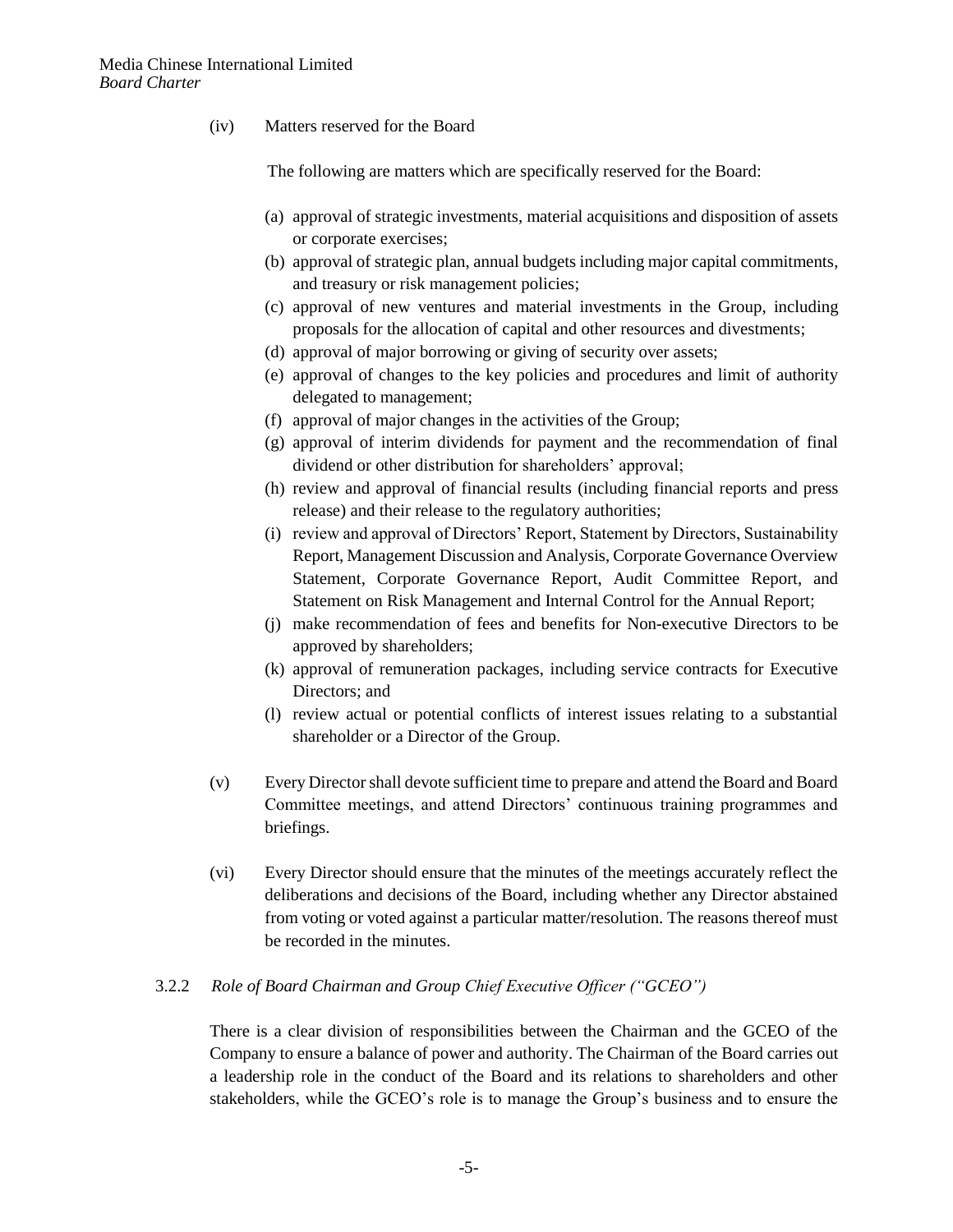delivery of the objectives and strategies set by the Board within the authority limits delegated by the Board.

(i) The Board Chairman shall not be a Chairman or member of the committees of the Board.

Duties of the Chairman include, among others, the following:

- (a) providing leadership for and overseeing the functioning of the Board;
- (b) leading the Board in the establishment, adoption and implementation of good corporate governance practices and procedures in the Group;
- (c) reviewing and approving overall strategies and policies of the Company;
- (d) ensuring that all Directors are properly briefed on issues arising at board meetings;
- (e) responsible for ensuring that Directors receive, in a timely manner, adequate information which must be accurate, clear, complete and reliable;
- (f) ensuring that the Board works effectively and performs its responsibilities;
- (g) ensuring that all key and appropriate issues are discussed by the Board in a timely manner;
- (h) primarily responsible for drawing up and approving the agenda for each Board meeting. He should take into account, where appropriate, any matters proposed by the other directors for inclusion in the agenda. He may delegate this responsibility to a designated director or the Company Secretary;
- (i) encouraging all Directors to make a full and active contribution to the Board's affairs and take the lead to ensure that it acts in the best interests of the Company. The Chairman should encourage Directors with different views to voice their concerns, allow sufficient time for discussion of issues and ensure that Board decisions fairly reflect Board consensus;
- (j) at least annually holding meetings with the Non-executive Directors (including INEDs) without the Executive Directors present;
- (k) ensuring that appropriate steps are taken to provide effective communication with shareholders and that their views are communicated to the Board as a whole;
- (l) promoting a culture of openness and debate by facilitating the effective contribution of Non-executive Directors in particular and ensuring constructive relation between Executive and Non-executive Directors; and
- (m) presiding at Board and shareholder meetings and ensuring the proceedings thereof comply with good conduct and practices. The Chairman may delegate the task of chairing such meetings to any member of the Board.
- (ii) The responsibilities of the GCEO, amongst others, are as follows:
	- (a) making recommendations to the Board as to the Group's overall policies, strategies and financial objectives of the business plan;
	- (b) overseeing the day-to-day business operations by implementing the policies, strategies and decisions adopted by the Board;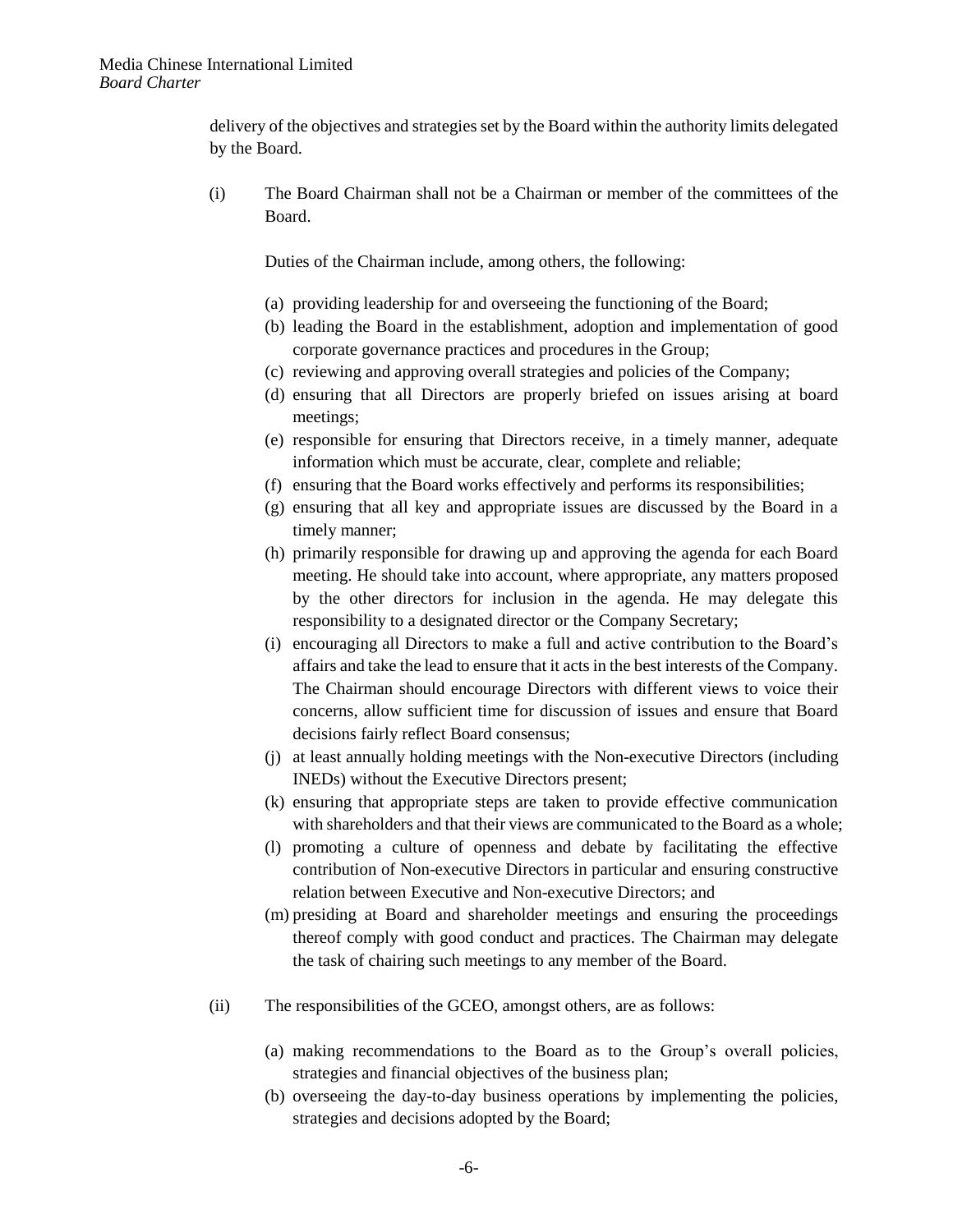- (c) serving as the conduit between the Board and management in ensuring the success of the Group's governance and management functions;
- (d) ensuring that the financial management practice is performed at the highest level of integrity and transparency and that the business and affairs of the Group are carried out in an ethical manner and in compliance with relevant laws and regulations;
- (e) making day-to-day decisions and implementing major strategies relating to the Group's operations;
- (f) ensuring effective relationships and communication with management, and between the Board, shareholders and relevant stakeholders;
- (g) providing effective leadership to the Group and is responsible for ensuring high management competency and that a management succession plan is in place to sustain continuity of the Group's operations; and
- (h) keeping the Board informed of the salient aspects and issues concerning the Group' operations, including those related to environment, safety and health.

#### 3.2.3 *Role of Executive Directors (including the GCEO)*

The GCEO is the highest ranking officer across the Group. The GCEO is supported by the Group Executive Committee and other management committees comprising the Executive Directors and senior management staff.

The Executive Directors are responsible for the effective implementation of the Group's strategic plan and policies established by the Board and for corporate governance, besides managing the daily operations of the Group.

Generally, the Executive Directors are responsible for the following in accordance with their respective roles, positions, functions and responsibilities:

- (a) executive management of the business covering, inter-alia, the development of a strategic plan, an annual operating plan and budget, performance benchmarks to gauge management's performance and the analysis of management reports;
- (b) developing long-term strategic and short-term business plans, designed to enable the Group's requirements for growth, profitability and return on capital are achieved;
- (c) directing and controlling all aspects of the business operations in a cost-effective manner;
- (d) effective overseeing human capital development with respect to key positions in the Group hierarchy and ensuring the general well-being of employees, determination of remuneration as well as terms and conditions of employment for Senior Management and issues pertaining to discipline of all employees;
- (e) representing the Group's interest with major customers, government agencies, regulatory bodies and industries at large, to ensure general goodwill towards the Group and co-operation in planned development;
- (f) assuring the Group that its corporate identity, products and services are of high standards and are reflective of market environment;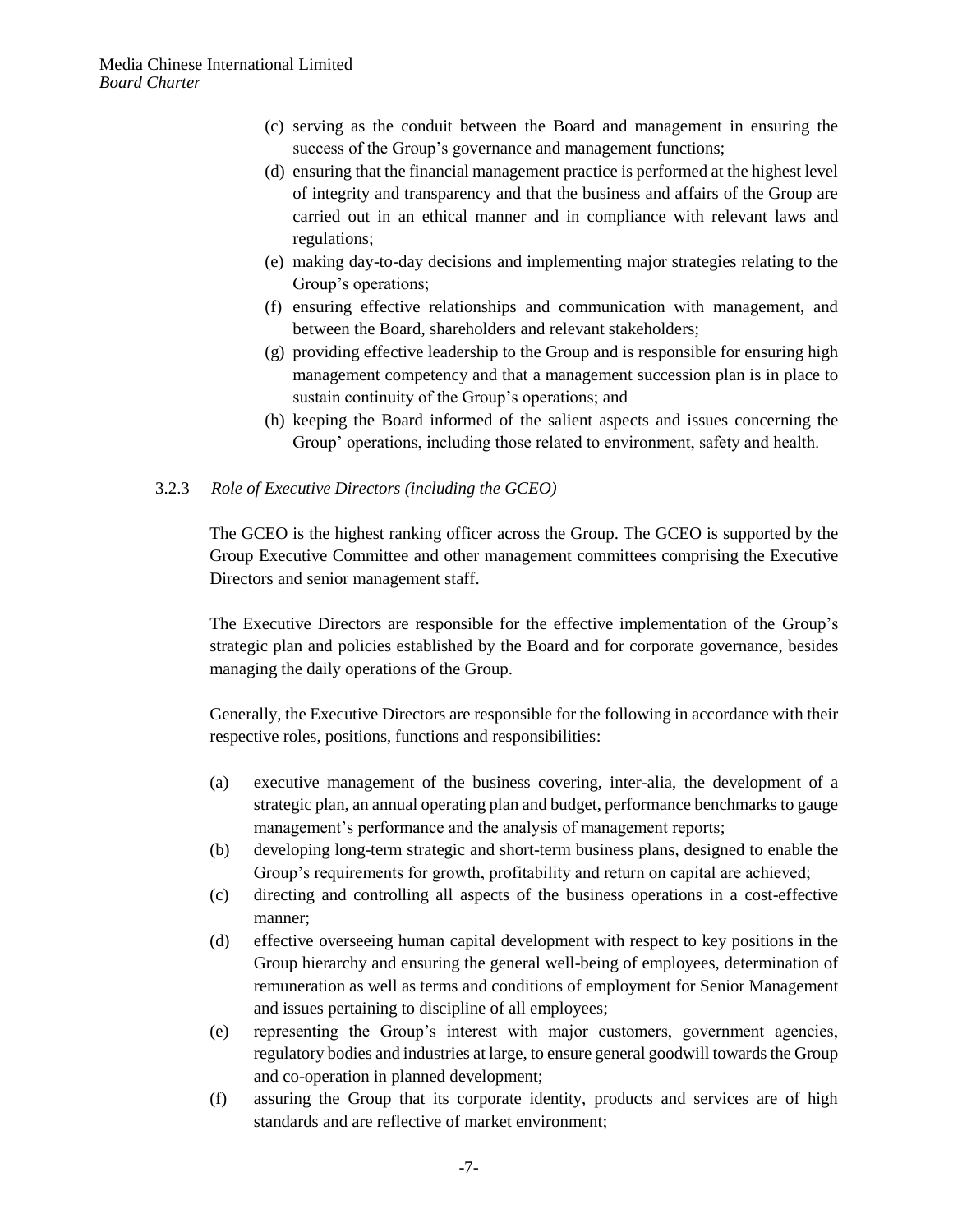- (g) providing assistance to members of the Board and Board Committees, as required in discharging their duties; and
- (h) ensuring members of the Board have the information necessary to discharge their fiduciaries duties and other governance responsibilities.

#### 3.2.4 *Role of Non-Executive Directors/Independent Non-executive Directors*

Non-executive Directors (NEDs) act as a bridge between management, shareholders and stakeholders. The roles of NEDs largely encompass the monitoring of the Group's performance and contributing to the development of the Group's strategies. They provide the relevant checks and balances, focusing on shareholders' and other stakeholders' interest and ensuring that high standards of corporate governance are applied. INEDs are essential for protecting the interest of shareholders, scrutinizing risk management and internal control system, and can make significant contribution to the Group by bringing in the quality of detached impartiality.

#### 3.2.5 *Role of Senior Independent Non-executive Director ("Senior INED")*

The Board may appoint a Senior INED to whom concerns pertaining to the Group may be conveyed by shareholders. The duties of Senior INED shall include acting as a sounding board for the Chairman, an intermediary for other Directors when necessary, and the point of contact for shareholders and other stakeholders with concerns who have failed to be resolved or would not be appropriate to be communicated through the normal channels of the Chairman and/or GCEO.

#### **3.3 Board Committees**

The Board may from time to time establish board committees ("Committees") as is considered appropriate to assist in carrying out its duties and responsibilities. The Board delegates certain functions to the following Committees to assist in the execution of its responsibilities:

- (1) Group Executive Committee;
- (2) Audit Committee;
- (3) Remuneration Committee ("RC");
- (4) NC; and
- (5) Sustainability Committee.

The Committees shall operate under clearly defined terms of reference. The Committees are authorised by the Board to deal with and to deliberate on matters delegated to them within the terms of reference. The Chairman of the respective Committees reports to the Board on the outcome of the Committee meetings and such reports or minutes will be included in the Board papers.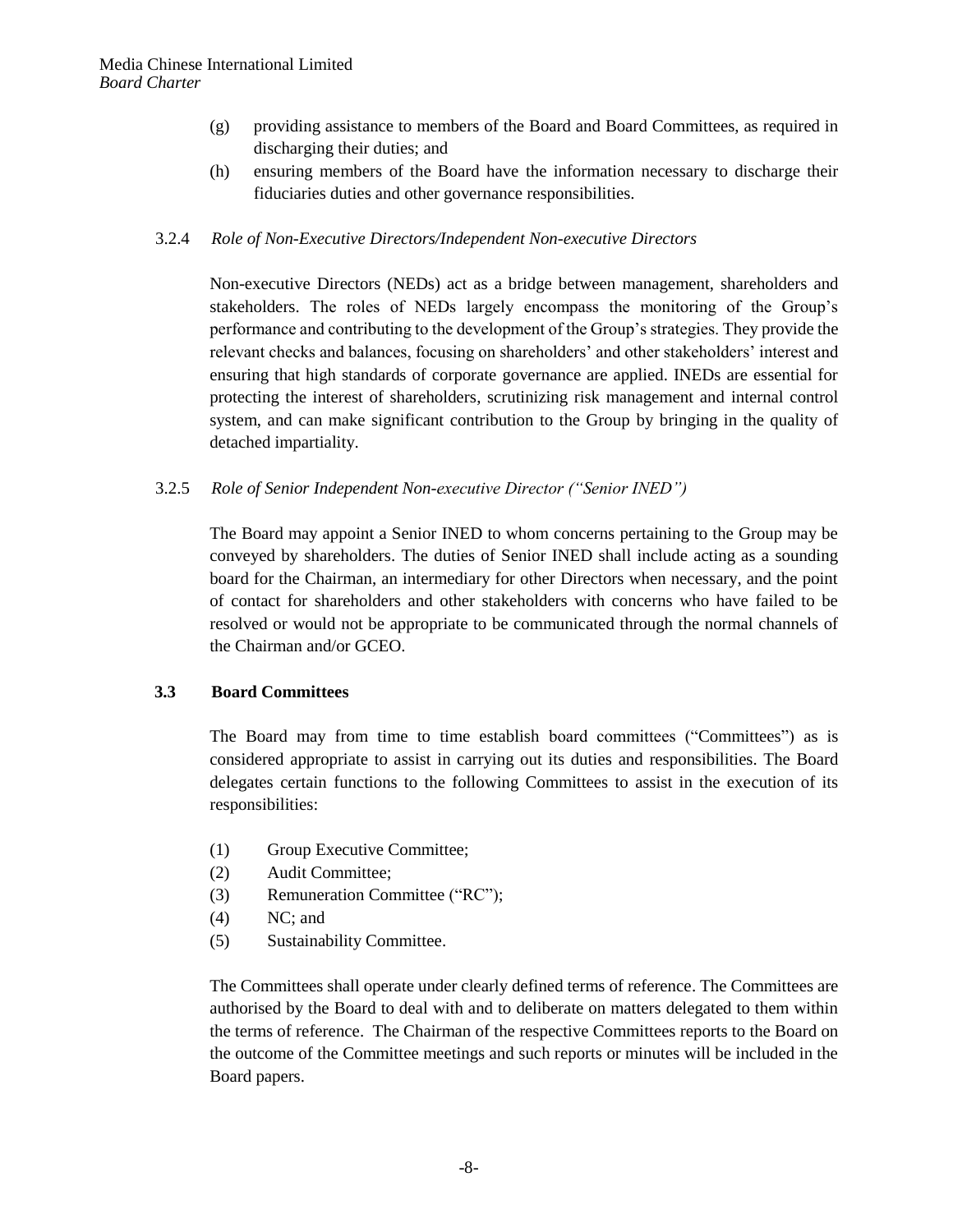# **3.4 Board Meetings**

Pursuant to the Bursa Securities Listing Requirements and the HK Listing Rules, the Board shall conduct at least four (4) scheduled meetings annually at approximately quarterly intervals, with additional meetings to be convened as and when necessary.

The meetings shall normally be conducted face-to-face to enable effective discussion; however, meetings may also be conducted virtually or via telephone conferencing, video conferencing or other appropriate means as determined by the Board.

All Directors will be provided with the Board materials in a timely manner prior to the scheduled Board meetings. A full agenda of the meeting and all Board papers would be distributed in advance to ensure Directors are well informed and have the opportunity to propose any other matters for inclusion in the agenda. Where necessary, the services of other senior management or external consultants will be arranged to brief and help the Directors clear up any doubt or concern.

The quorum of Board meeting is two (2) members, present in person.

Proceedings of all meetings are minuted and confirmed by the Chairman of the meeting as correct proceedings thereat in the next scheduled Board meeting unless otherwise determined.

Directors' circular resolutions approved by all the Directors except such as are absent from the territory in which the head office is for the time being situate or temporarily unable to act through ill-health or disability, are as valid and effectual as if the resolutions had been passed at the meeting of the Directors duly convened and held.

The duly signed minutes and directors' circular resolutions are to be recorded in the Company's minutes book. Actions on all matters arising from any meeting are reported at the following meeting.

# **3.5 Financial Reporting**

.

In presenting the annual financial statements, interim results announcements and quarterly results announcements to the shareholders, the Board aims to present a balanced and understandable assessment of the Group's financial position and future prospects.

The Board ensures that the financial statements is prepared in accordance with the International Financial Reporting Standards and the disclosure requirements of the applicable laws and regulations, so as to give a true and fair view of the state of affairs of the Group and the Company*.*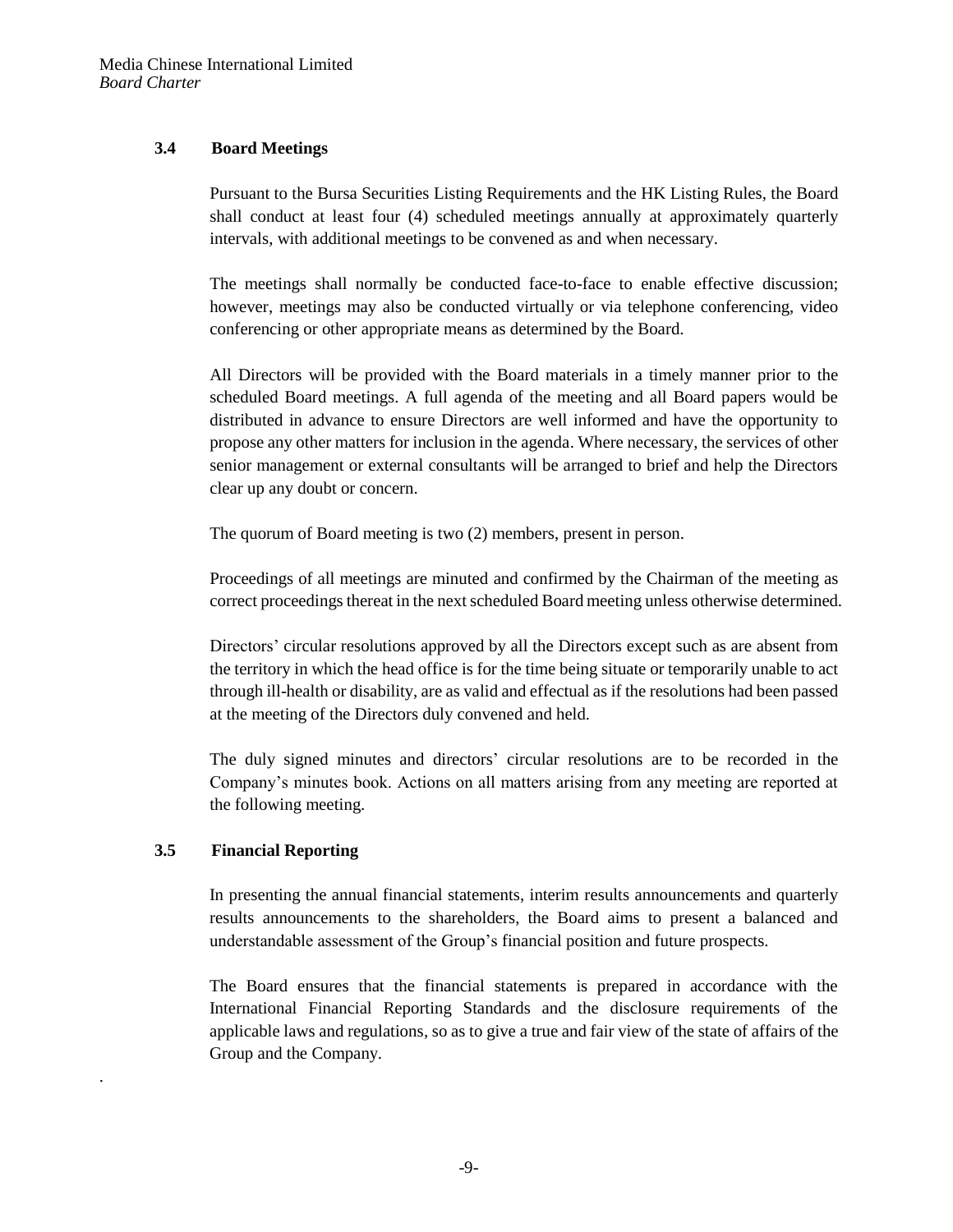#### **3.6 Remuneration Policies**

The Company aims to set remuneration at levels which are sufficient to attract and retain the Directors to run the Company successfully, taking into consideration all relevant factors including the function, workload and responsibilities involved, but without paying more than is necessary to achieve this goal.

The Board has established a formal and transparent process for approving the remuneration of NEDs, Executive Directors and Senior Management, whereby the Remuneration Committee is responsible to review the policies and procedures and making recommendations on the same to the Board for approval.

#### **3.7 Board Assessment and Evaluation**

The NC shall conduct an annual review of the Board's performance and effectiveness of the Board and Board Committees, including individual Directors, annually, together with a report on the Board balance covering the required mix of skills, experience and other qualities of Board members for discussion at the full Board.

# **3.8 New Director Orientation and Continuous Education**

The Board acknowledges the importance of continuous education and training to enable effective discharge of its responsibility. This is essential for Directors to improve their skills and keep abreast of regulatory changes, other developments and broad business trends.

The Company Secretary undertakes the role as the coordinator to manage and co-ordinate the Directors' seminar and training requirements, which include the Mandatory Accreditation Programme as required by Bursa Malaysia Securities Berhad for the newly appointed Director.

All new Directors will be provided with a copy of the following documents in relation to the director's duties and the Group's information upon being appointed as a Director:

- (a) Board Charter;
- (b) Memorandum and the Bye-Laws;
- (c) Code of Ethics;
- (d) Board committees' composition and terms and reference;
- (e) Latest annual reports and accounts;
- (f) Organisation structure; and
- (g) Minutes of the past three Board of Directors' meetings.

The Board should on continuing basis evaluate the training needs of its Directors and ensure all Directors have access to appropriate continuing education programmes.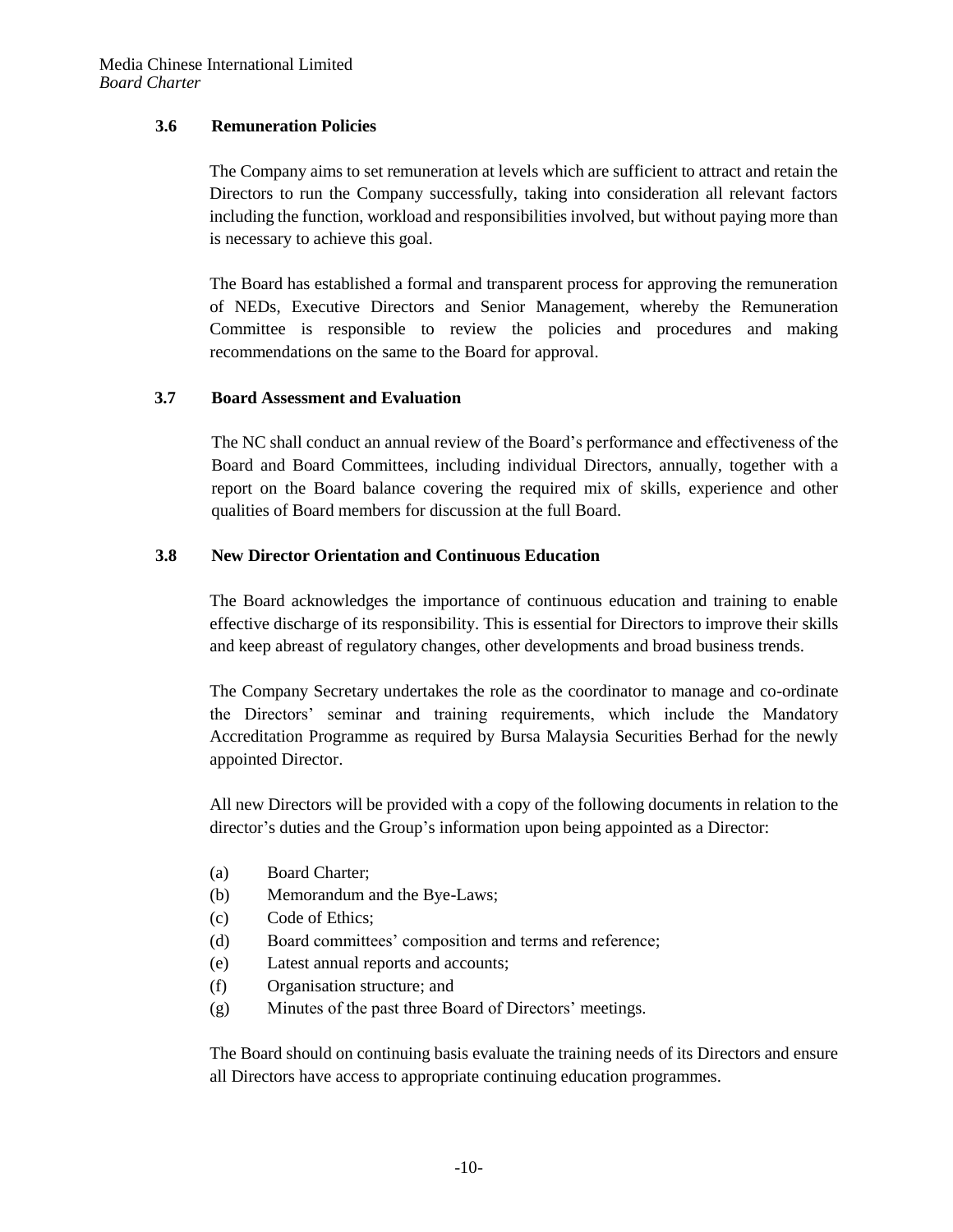### **4. ACCESS TO INFORMATION AND INDEPENDENT ADVICE**

The Directors shall have unrestricted access to the advice and services of the Company Secretary and senior management staff in the Group and may seek independent professional advice and information in the furtherance of their duties at the Company's expenses, so as to ensure that the Directors are able to make independent and informed decisions.

# **5. COMPANY SECRETARY**

The Company Secretary plays an important role and is a source of information and advice to the Board and Committees on issues relating to compliance with laws, rules, procedures and regulations affecting the Company and Group.

The Board shall appoint someone who is capable of carrying out the duties to which the post entails, and the removal of the Company Secretary shall be a matter for the Board as a whole. The Company Secretary shall be an employee of senior position with adequate authority and have day-to-day knowledge of the Company.

The Company Secretary shall report directly to the Board and is responsible for advising the Board on governance matters and facilitate induction and professional development of Directors.

# **6. RISK GOVERNANCE FRAMEWORK**

Risk management shall be applied consistently throughout the Group in all aspects of risk and sustainability management and its initiatives, including strategic, financial, operational, reputational and compliance matters.

The Board shall set the level of risk tolerance for the Group's business to reflect its long-term corporate strategies. The risk tolerance levels determined by the Board shall be embedded into the Group's risk culture which serves as a guidance in decision-making processes for both strategic and operational matters.

The Board shall establish an effective risk management and internal control framework that articulates, implements and monitors key business risks to safeguard interest of the shareholders of the Company. In this aspect, the Audit Committee is primarily responsible for assisting the Board in overseeing the key risks, risk management framework and policies within the Group.

# **7. DECLARATION OF INTEREST / CONFLICTS OF INTERESTS**

The Directors must disclose to the Board in due course or within a reasonable period, on any actual or potential conflicts of interest, whether directly or indirectly, which may exist or be thought to be exist as soon as they become aware of the issue. The Directors are required to disclose their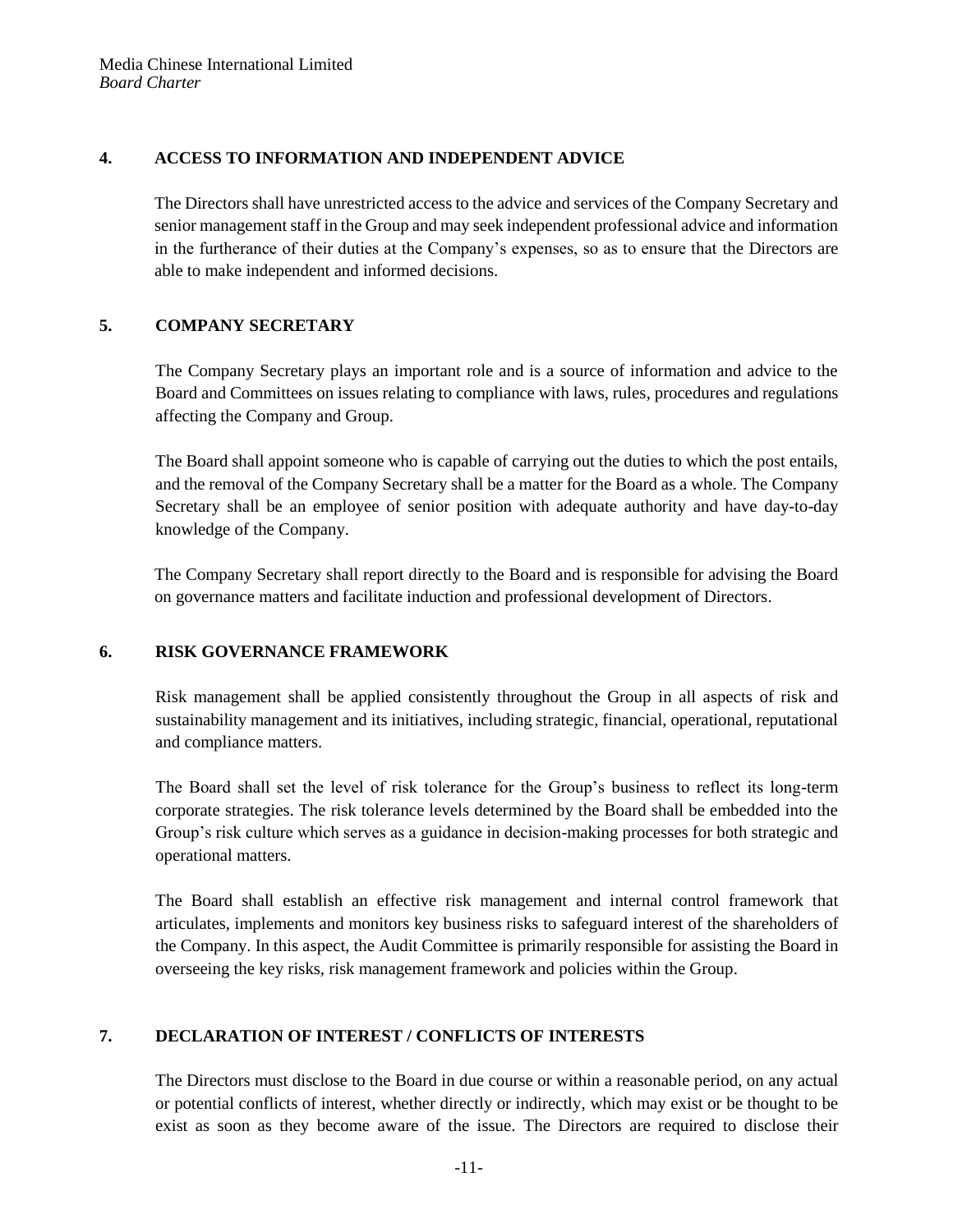shareholdings in the Company, other directorships in public companies and any potential of interest. If a conflict or potential conflict situation exists, the Directors involved shall make full disclosure and act honestly in the best interest of the Group. The interested Director shall be abstained from discussions/deliberations and voting and he/she must not vote on the resolution approving the transactions.

With regard to a related party or connect transaction, the Board shall be guided by the policies and procedures for related party/connected transactions, for ensuring compliance with the Bursa Securities Listing Requirements, the HK Listing Rules and other applicable laws and regulations.

# **8. DEALINGS IN SECURITIES**

To ensure the compliance on the process and requirements when dealing in the securities of the Company, the Directors are guided by (i) the provisions of the Model Code for Securities Transactions by Directors of Listed Issuers which are set out in Appendix 10 of the HK Listing Rules, and (ii) Chapter 14 (Dealings in Listed Securities) of the Bursa Securities Listing Requirements on restrictions on dealings by Directors and his/her spouse and child during closed period.

The Directors must not deal in the securities of the Company as long as he/she is in possession of price-sensitive or inside information relating to such listed securities.

#### **9. DIRECTORS' CODE OF ETHICS**

Directors of the Company and its subsidiaries shall at all times act in good faith and in the best interest of the Company. Directors shall adhere to the general principles of integrity, objectivity, accountability, openness, honesty and leadership.

The Directors shall observe the Directors' Code of Ethics as follows:

- (a) Compliance at all times with this Code of Ethics, the Board Charter and regulatory requirements expected to be adhered to by Directors of the Group;
- (b) Observe high standards of corporate governance, in particular the Practices set out in the Malaysian Code, Hong Kong Code, Bursa Securities Listing Requirements, HK Listing Rules, the Malaysian Capital Markets and Services Act, 2007 and Guidelines issued by Securities Commission Malaysia for capital market entities to adhere to;
- (c) Not misuse information gained in the course of duties for personal gain or for any other purpose, nor seek the opportunity of the service as Directors to promote private interest or those of connected persons, firms, businesses or other organisations;
- (d) Safeguard the Group's assets and resources;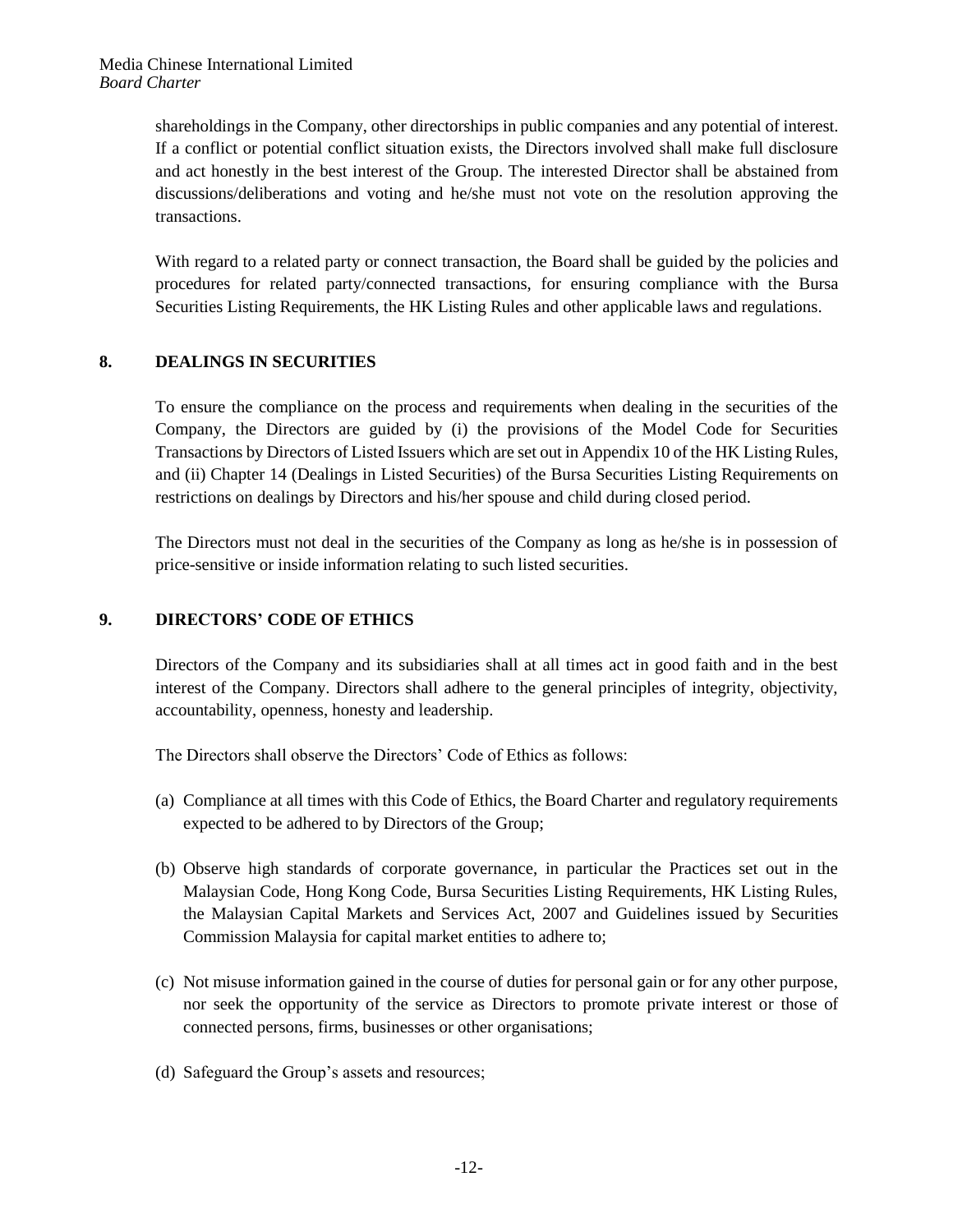- (e) Directors shall not accept positions in the Board Committees or working groups where a conflict of interest is likely to arise, without first declaring their interest at Board meeting;
- (f) Directors shall declare any personal, professional or business interests that my conflict with their responsibilities as Directors of the Company or its subsidiaries; and
- (g) Directors shall adhere to the regulatory requirements pertaining to trading in the Company's shares, including insider trading.

#### **10. WHISTLE-BLOWING POLICY**

The Group is committed to achieving and maintaining the highest standard of work ethics in the conduct of business in line with the Group's Code of Ethics and Conduct and good governance practices. The Group encourages its employees, stakeholders as well as other independent third party who is not employee of the Group to raise genuine concerns about any possible/suspected malpractices, wrongdoings or improprieties in matters concerning the Group, which include without limitation, financial reporting, accounting, auditing, internal control, bribery, corruption, sexual harassment, breach of confidentiality, breach of the Group's policies, or compliance with legal or regulatory requirements, in an appropriate way.

The oversight of the whistle-blowing function is under the purview of the Audit Committee who is responsible for reviewing the effectiveness of the actions taken in response to all concerns raised.

#### **11. SUSTAINABILITY**

The Board is committed to incorporating sustainability into its actions and practices as part of its responsibility to the economic, environment, social and governance aspects of business. The Board has developed and will continue to develop specific policies, procedures or guidelines to support, promote or ensure compliance of its sustainability policy.

#### **12. RELATIONSHIP WITH SHAREHOLDERS AND STAKEHOLDERS**

The Board shall have the relevant corporate disclosure policies and procedures to ensure comprehensive, accuracy and timeliness of information disclosed. These policies and procedures shall ensure compliance with the relevant disclosure requirements as enumerated in the Bursa Securities Listing Requirements and HK Listing Rules.

The ways of communication to shareholders and investors, amongst others, are as follows:

(a) timely announcements and disclosures made to Bursa Malaysia Securities Berhad, The Stock Exchange of Hong Kong Limited and the Company's website which includes financial reports (quarterly, interim and annual reports) of the Group, material transactions, changes in composition of the Group and other material information;